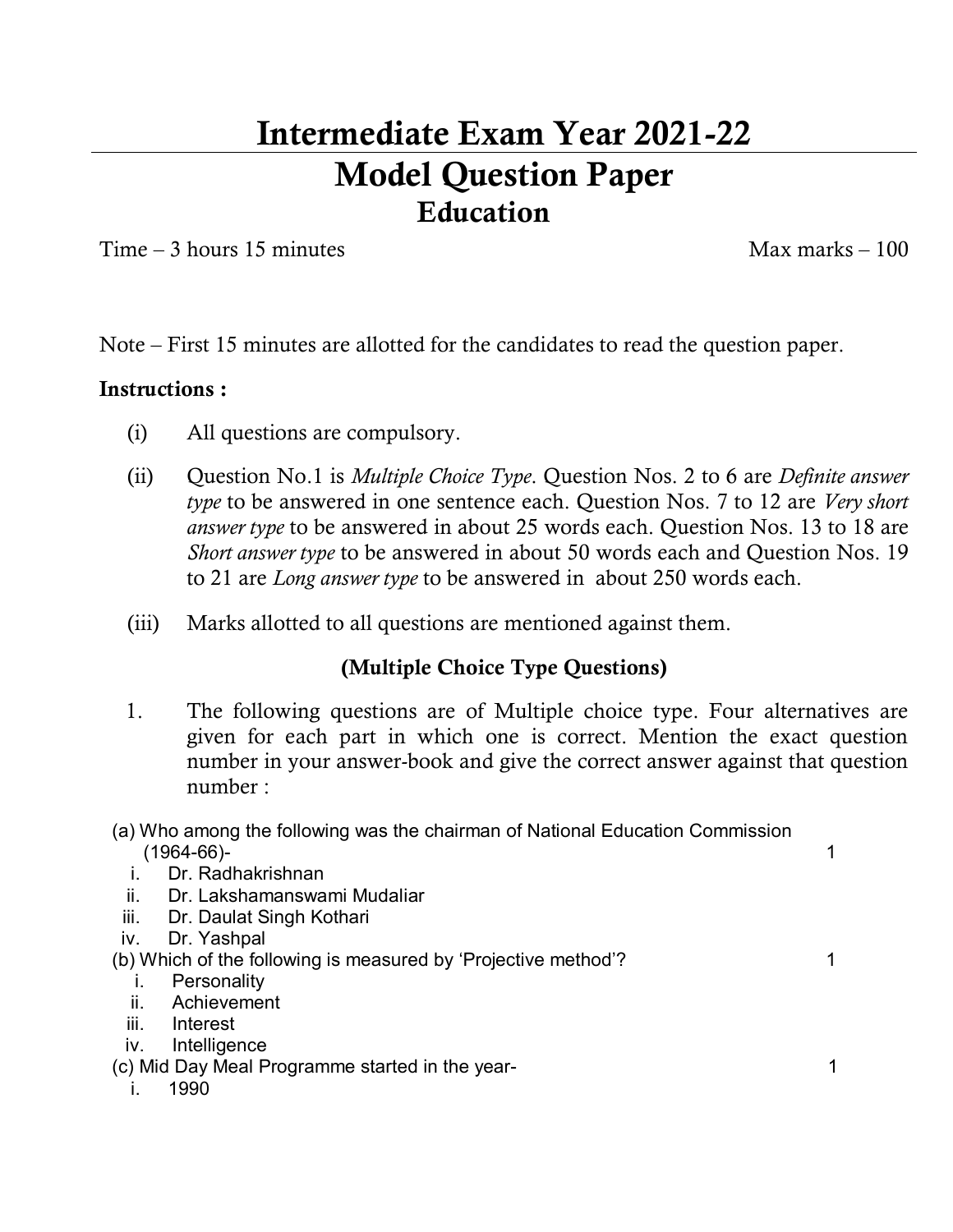| ii.                                                                      | 1995                  |    |  |  |
|--------------------------------------------------------------------------|-----------------------|----|--|--|
| iii.                                                                     | 2000                  |    |  |  |
| iv.                                                                      | 2009                  |    |  |  |
| (d) Education in Buddist Period began with the Sanskar-                  |                       |    |  |  |
| Ъ.                                                                       | Upnayan Sanskar       |    |  |  |
| ii.                                                                      | Pravajja Sanskar      |    |  |  |
| iii.                                                                     | Upsampada Sanskar     |    |  |  |
| IV.                                                                      | <b>Bismillah Rasm</b> |    |  |  |
| (e) Which of the following is an example of innate motivation?           |                       | 1. |  |  |
| Τ.                                                                       | Habit                 |    |  |  |
| ii.                                                                      | Entertainment         |    |  |  |
| iii.                                                                     | Ambition              |    |  |  |
| IV.                                                                      | Hunger                |    |  |  |
| (Definite Answer Type Questions)                                         |                       |    |  |  |
| 2- What is called the 'Magna Carta of English Education' in India?       |                       |    |  |  |
| 3- Write the name of any one 'law of learning' propounded by Thorndike.  |                       |    |  |  |
| 4- When was the Central Advisory Board of Education (CABE) restructured? |                       |    |  |  |
|                                                                          |                       |    |  |  |

- 
- 5- What are the two types of interest?<br>6- When was the 'Environment Protection Act' passed in our country? 1 6- When was the 'Environment Protection Act' passed in our country? 1

#### **(Very Short Answer Type Questions)**

| 7- Write any four characteristics of Vedic Period Education.     | 4              |
|------------------------------------------------------------------|----------------|
| 8- Describe any two objectives of environment education.         | 4              |
| 9- Write four characteristics of a mentally healthy person.      | $\overline{4}$ |
| 10- Write any four precautions in giving reward.                 | $\overline{4}$ |
| 11-Differentiate between Intelligence test and Achievement test. | 4              |
| 12- Write any four problems of Women Education.                  | 4              |

### **(Short Answer Type Questions)**

| 13- Throw light on the objectivies of Social Education (Adult Education)              | 6. |
|---------------------------------------------------------------------------------------|----|
| 14- Differentiate lucidly between individual and group intelligence test.             | 6  |
| 15- What is the importance of motivation in learning? Describe briefly.               |    |
| 16- Describe the downward Filtration theory of Education.                             |    |
| 17- What do you understand by 'disaster'? Give a brief description of any one natural |    |
| disaster.                                                                             |    |
| 18- Differentiate between 'Mental Health' and 'Mental Hygiene'.                       |    |

#### **(Long Answer Type Questions)**

19- Give a detailed description of 'Gestalt' or 'Insight Theory of Learning' and throw light<br>on its educational importance. on its educational importance.

Or

Describe in detail Mahatma Gandhi's thoughts on Education.